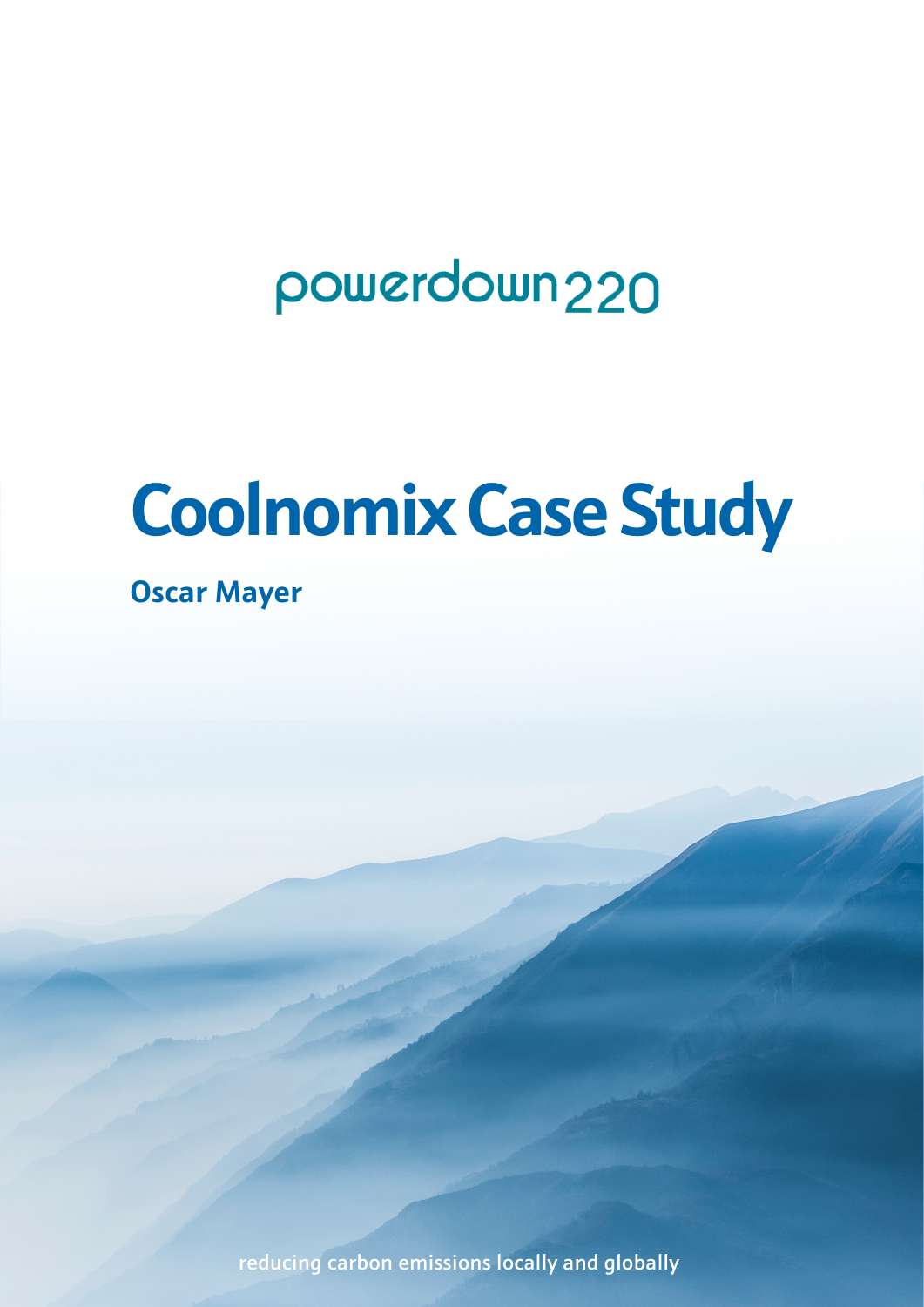

Oscar Mayer specialise in making and developing retailer labelled prepared foods for the top UK grocery retailers

#### Coolnomix Model

1 x AR-01 for refrigeration use + 1 x MID smart meters with GPS capability for remote monitoring

#### Direct Annual Savings







£515.02 p.a. 26.1% energy saving ROI of 12 months

## **Coolnomix®**

Reduce the energy consumption of your air-conditioning and refrigeration without affecting the output you need. Our technology is maintenance free and can be easily installed by our qualified engineers with no disruption to your operation. You can expect up to 40% energy saving on your air-conditioning and up to 30% on your refrigeration.

*We keep your people, equipment and produce cool, and your energy budget from overheating*

## **Client**

Oscar Mayer specialise in making and developing retailer labelled prepared foods for the top UK grocery retailers across four sites in the UK. Their clients include Asda, Sainsbury's, Co-op, Waitrose, Morrisons, Tesco, Aldi, Greggs, Subway and more leading brands.

They have key sustainability requirements including reducing the energy usage of their factories to improve the environmental sustainability of their business and the products they produce.

## **Overview**

The purpose of the trial was 'proof of concept' and to identify the potential for reducing both carbon emissions and direct energy consumption with the installation of COOLNOMIX a unique patented intelligent thermostat.

Emissis carried out a 15-day trial on 'Fridge 21' located in one of the food preparation areas of Oscar Mayer, Chard, Somerset.

## **Trial**

On the 04/03/2020 a COOLNOMIX unit was installed and connected to an internal cooler in Fridge 21. The cooling system was supplied by Coolers and Condensers Ltd.

To measure the energy consumed by the cooler an MID smart meter, with remote connectivity, was connected to the external condenser.

Data recording commenced at 00:02 on the 05/03/2020. COOLNOMIX was operational until 13/03/2020 (8 days) at which time it was turned OFF 13/03/2020. COOLNOMIX was bypassed (turned off) and the cooling systems operated as 'normal' for 7 days until 20/03/2020.

During the 15-day trial, the metered half-hourly and 4-hourly data was collected and analysed.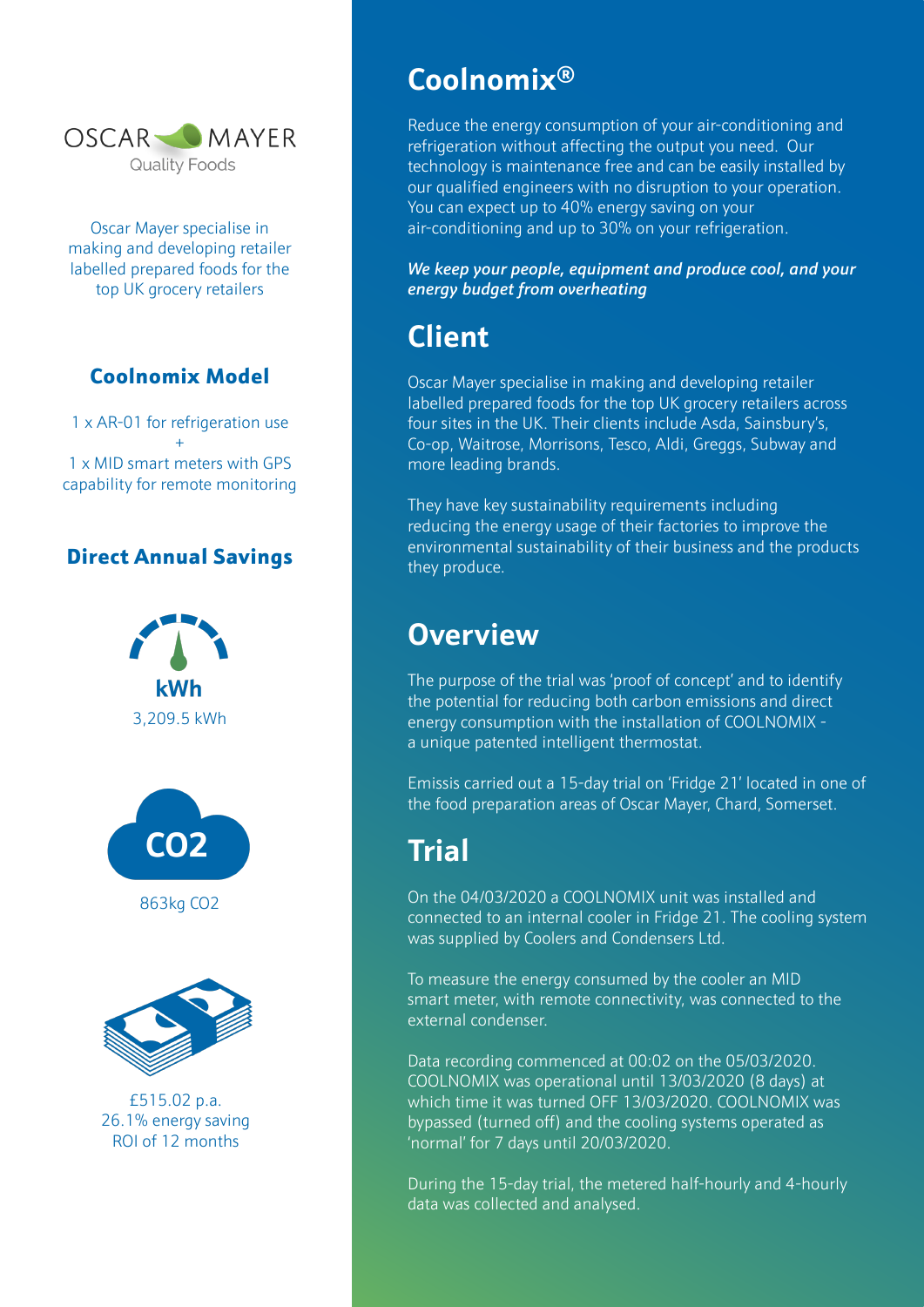## **Results**

#### **Daily**

COOLNOMIX active (ON) reduced daily energy consumption by 26.1%, (see Figure 1), providing a reduction of 8.3kWh per day.

This saving is based on using 200.4kWh over 204 hours with COOLNOMIX active (ON) and 204.2 kWh over 152 hours with COOLNOMIX inactive (OFF).

#### **Daily energy consumption (kWh) and saving with COOLNOMIX**



*Figure 1: Daily energy consumption and saving*

#### **Annual energy consumption (kWh) and annual saving with COOLNOMIX**



*Figure 2: Annual energy consumption and savings*

#### **Annual**

The calculated 8.3kWh daily saving with COOLNOMIX equates to annual energy savings of 3,029.5kWh (see Figure 2) which is equivalent to a carbon emissions reduction of 863kg CO2.

The annual savings were calculated on an average daily consumption showing:

COOLNOMIX (ON) consumption averages 23.5kWh COOLNOMIX (OFF) consumption averages 31.9kWh

*COOLNOMIX will reduce your carbon emissions by 863kg per annum*

One COOLNOMIX unit was installed and the data proved the technology's worth against just one cooler in Fridge 21 at the Chard site. Full rollout across the entire estate's fridges, at the four UK operational sites, COOLNOMIX would reduce carbon emissions by 388.3tn CO2 and reduce energy consumption by 1,363MWh; equating to a cash saving of £231,759 at today's electricity supply price with a payback of 12 months.

#### **Over 10 years Oscar Mayer would achieve:**

CO2 reduction Electricity reduction **3,883tn 13.63GWh** 

## **Summary <b>Rental Option**

#### *Off balance sheet - zero deposit*

#### **Monthly figures:**

Saving £42.92 per device Rental from £12 per device Net benefit £30.92 per device

#### **Rollout across 4 sites:**

Monthly benefit £13,914 Annual net benefit £166,968